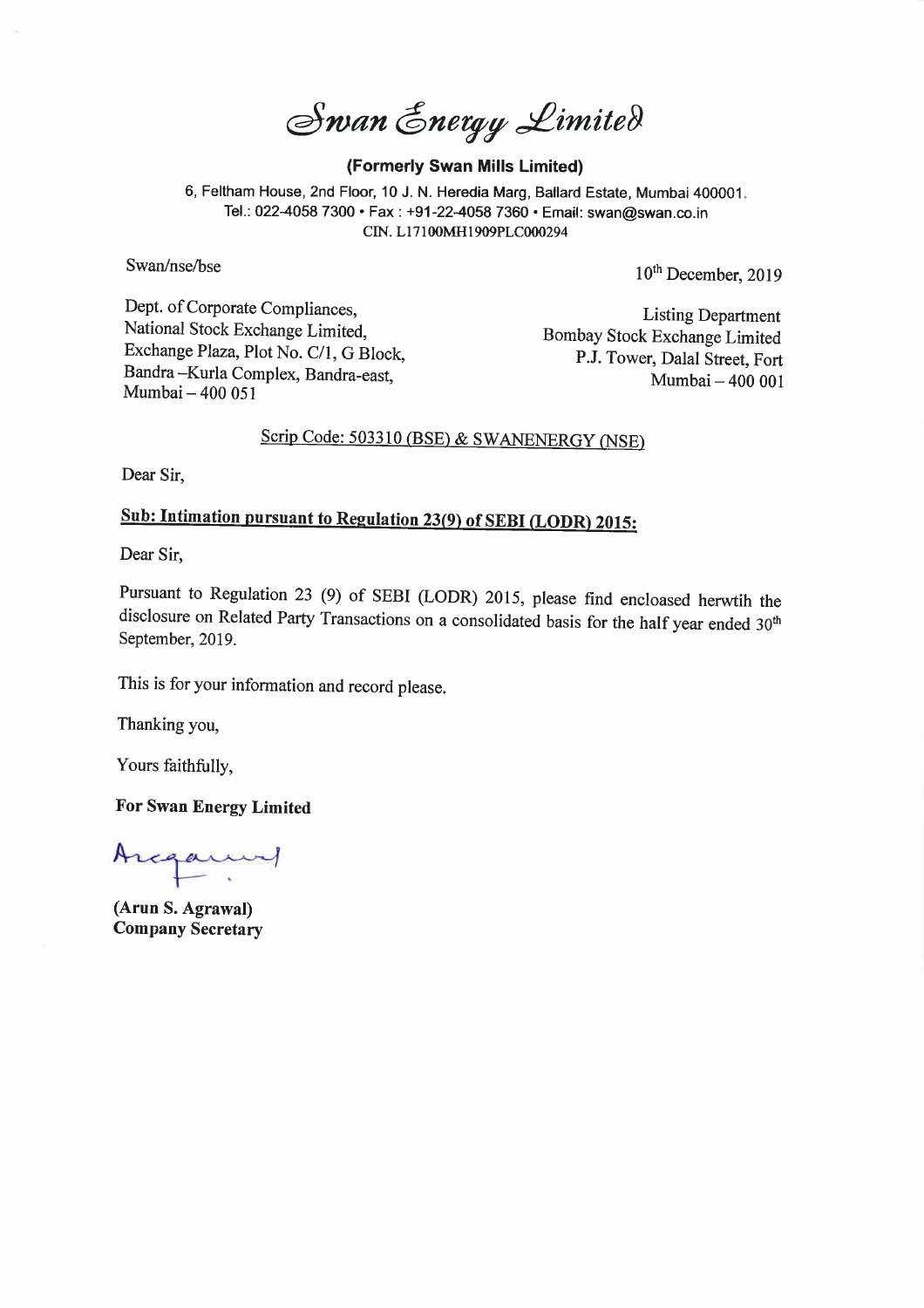### A List of Related Parties

|               | $\sim$                                                   |                                           |
|---------------|----------------------------------------------------------|-------------------------------------------|
|               |                                                          |                                           |
|               |                                                          |                                           |
|               |                                                          |                                           |
|               |                                                          |                                           |
| A             | <b>List of Related Parties</b>                           |                                           |
| Sr No.        | Name of the parties                                      | Relationship                              |
| i)            | Cardinal Energy And Infrastructure Private Limited       |                                           |
| $\mathsf{ii}$ | Pegasus Venture Private Limited                          | Subsidiary                                |
| iii)          | Swan LNG Private Limited                                 |                                           |
| iv)           | Triumph Offshore Private Limited                         |                                           |
| $\vee$        | Mr. Nikhil V. Merchant                                   |                                           |
| vi)           | Mr. Paresh V. Merchant<br>$\blacksquare$                 | Key Management Personnel                  |
| vii)          |                                                          |                                           |
| viii)         | Mr. Padmanabhan Sugavanam                                |                                           |
| ix)           | Mr. Bhavik N. Merchant                                   |                                           |
| $\mathsf{x}$  | Mr. Vivek P. Merchant                                    | Relative of Key Management Personnel      |
|               | Good Earth Commodities (India) Private Limited           |                                           |
| xi)           | Feltham Trading Pvt Ltd                                  |                                           |
| xii)          | Ami Tech (india) Private Limited                         | Enterprise over which Key Management      |
| xiii)         | Altamount Estates Private Limited                        | Personnel is able to exercise significant |
| xiv)          | Dave Impex India Pvt. Ltd                                | influence                                 |
| xv)<br>xvi)   | Swan Engitech Works Pvt. Ltd.<br>Swan Realtors Pvt. Ltd. |                                           |

# Certified True Copy

For SWAN ENERGY LIMITED

Ranu jab. ros COMPANY SECRETARY